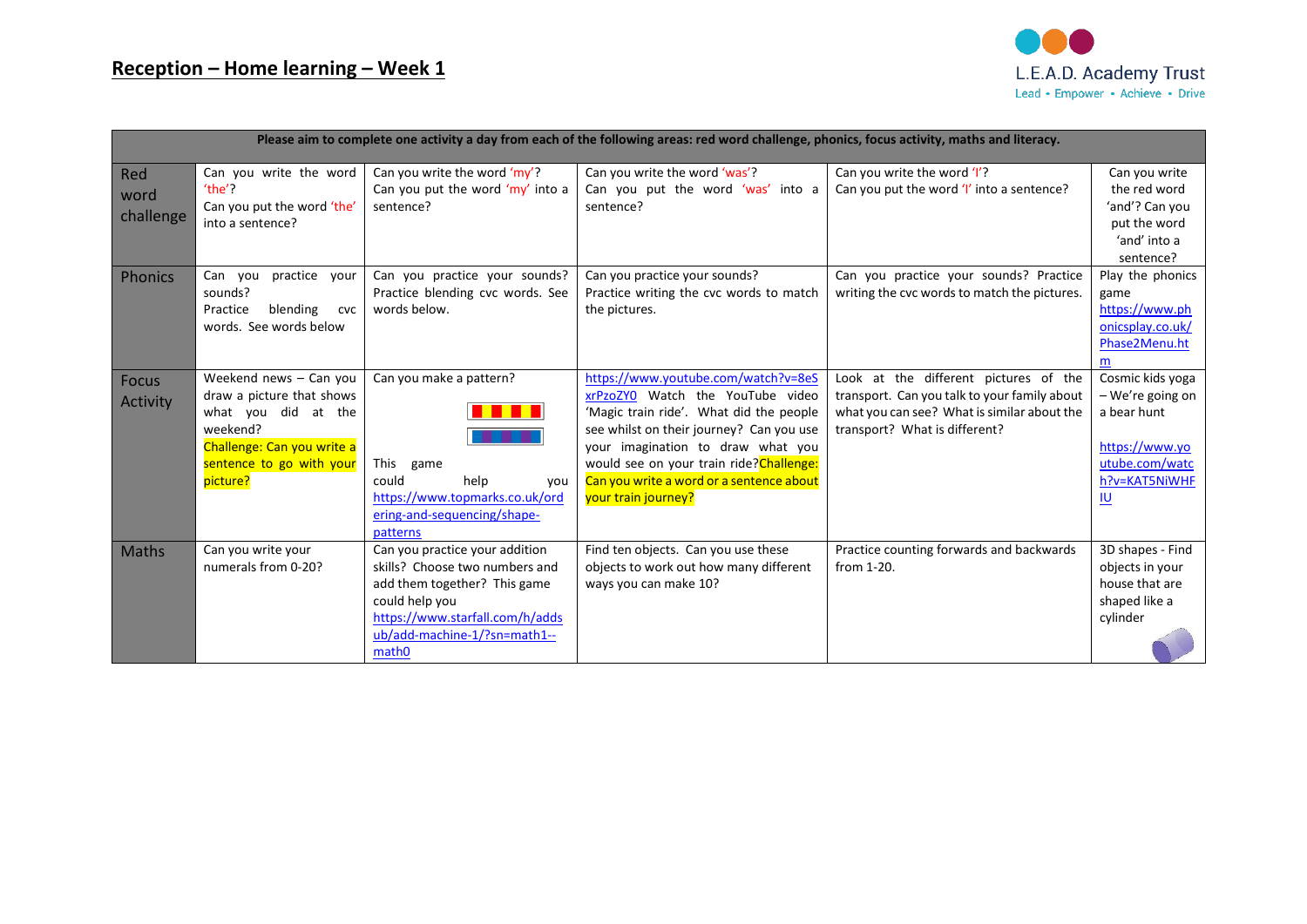

| Literacy | Find your favourite book -<br>can you share this book<br>with your family? | Listen to a story<br>https://www.storylineonlin<br>e.net/<br>What happened in the story?<br>What did you like about the<br>story? Who was your favourite<br>character? | Can you draw a picture of your favourite<br>story character? If you were to write<br>your own story about this character<br>what would they do in your story? | Tell a story together $-$ my turn $-$ your turn.<br>You - Once upon a time there was a<br>Child -<br>You - He/ she lived<br>Child -<br>You - One day he/she decided to | Choose an e-<br>book from<br>Oxford owl<br>https://home.ox<br>fordowl.co.uk/b<br>ooks/free-<br>ebooks/ |
|----------|----------------------------------------------------------------------------|------------------------------------------------------------------------------------------------------------------------------------------------------------------------|---------------------------------------------------------------------------------------------------------------------------------------------------------------|------------------------------------------------------------------------------------------------------------------------------------------------------------------------|--------------------------------------------------------------------------------------------------------|
|----------|----------------------------------------------------------------------------|------------------------------------------------------------------------------------------------------------------------------------------------------------------------|---------------------------------------------------------------------------------------------------------------------------------------------------------------|------------------------------------------------------------------------------------------------------------------------------------------------------------------------|--------------------------------------------------------------------------------------------------------|

## **Additional learning resources that parents may want to engage with:**

**Classroom secrets:** <https://classroomsecrets.co.uk/free-home-learning-packs/>- The are additional learning packs that are split into year groups. They have ideas of maths, literacy and practical activities that you can do around the home.

#### **Twinkl:**

[https://www.twinkl.co.uk/offer/UKTWINKLHELPS?utm\\_source=promo&utm\\_medium=email&utm\\_campaign=England\\_coronavirus\\_schools\\_email&utm\\_co](https://www.twinkl.co.uk/offer/UKTWINKLHELPS?utm_source=promo&utm_medium=email&utm_campaign=England_coronavirus_schools_email&utm_content=offer_link) ntent=offer link - to access these resources click on the link and sign up using your own email address and creating your own password. Use the offer code UKTWINKLHELPS

### **Additional leaning ideas:**

- Draw a picture of one of the following forms of transport bus, car, train, aeroplane
- Look out of your window can you see any transport. What do you notice about them? Colours, shapes, numbers how many wheels?
- Talk to your grown up about how to stay safe on the roads? How do traffic lights help us to stay safe? What is a zebra crossing for? Why do you need to walk on the pavements and hold hands with a grown up? Challenge: Can you create a road safety poster?
- Think about a journey you often make e.g journey to school or a journey to the shops. Can you draw a simple map to show how you get from your house to the next destination? What do you see on this journey? Can you draw what you can see?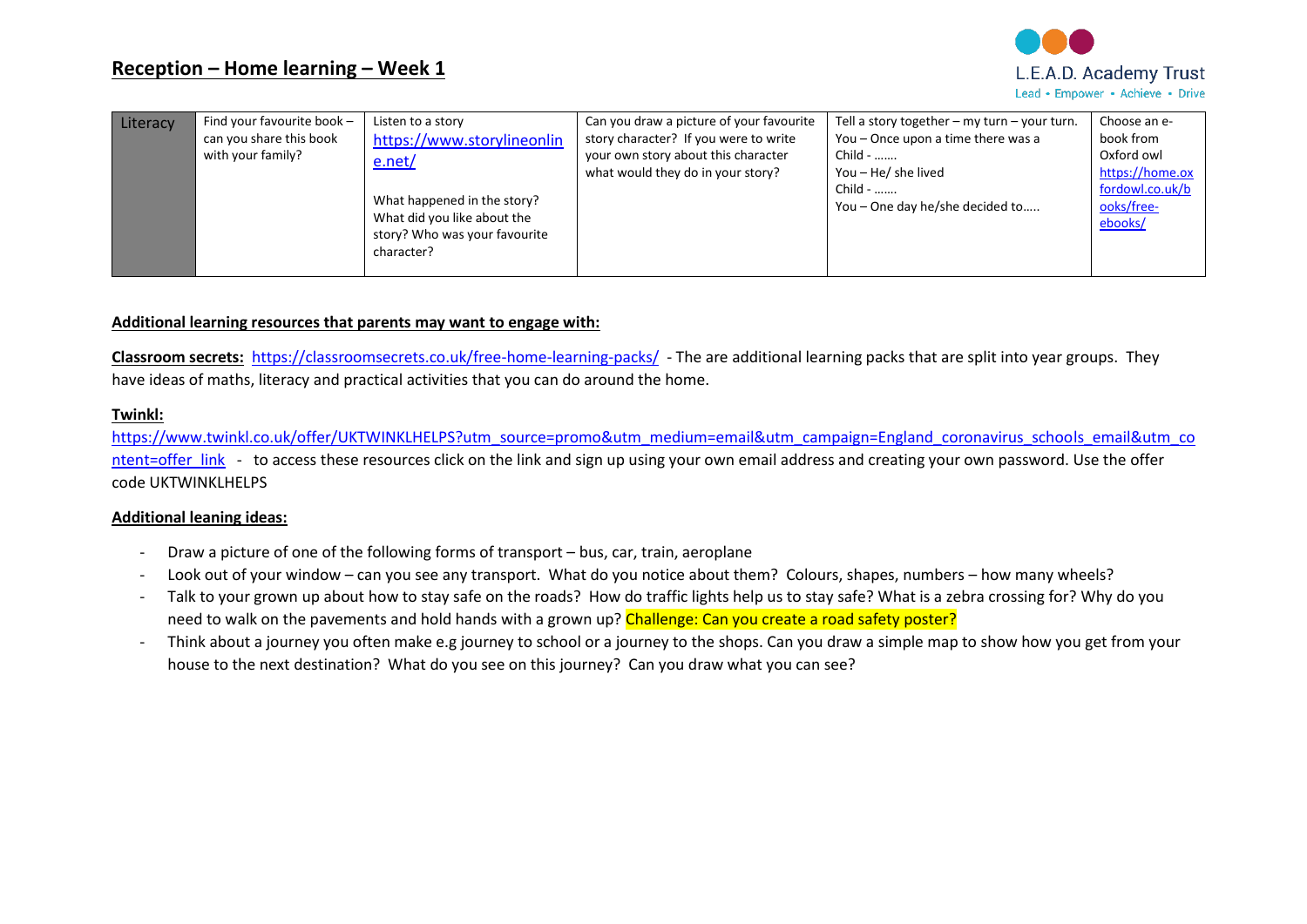

**CVC words for morning phonics blending activity**

# m a t p i n o n n o t l e g t u m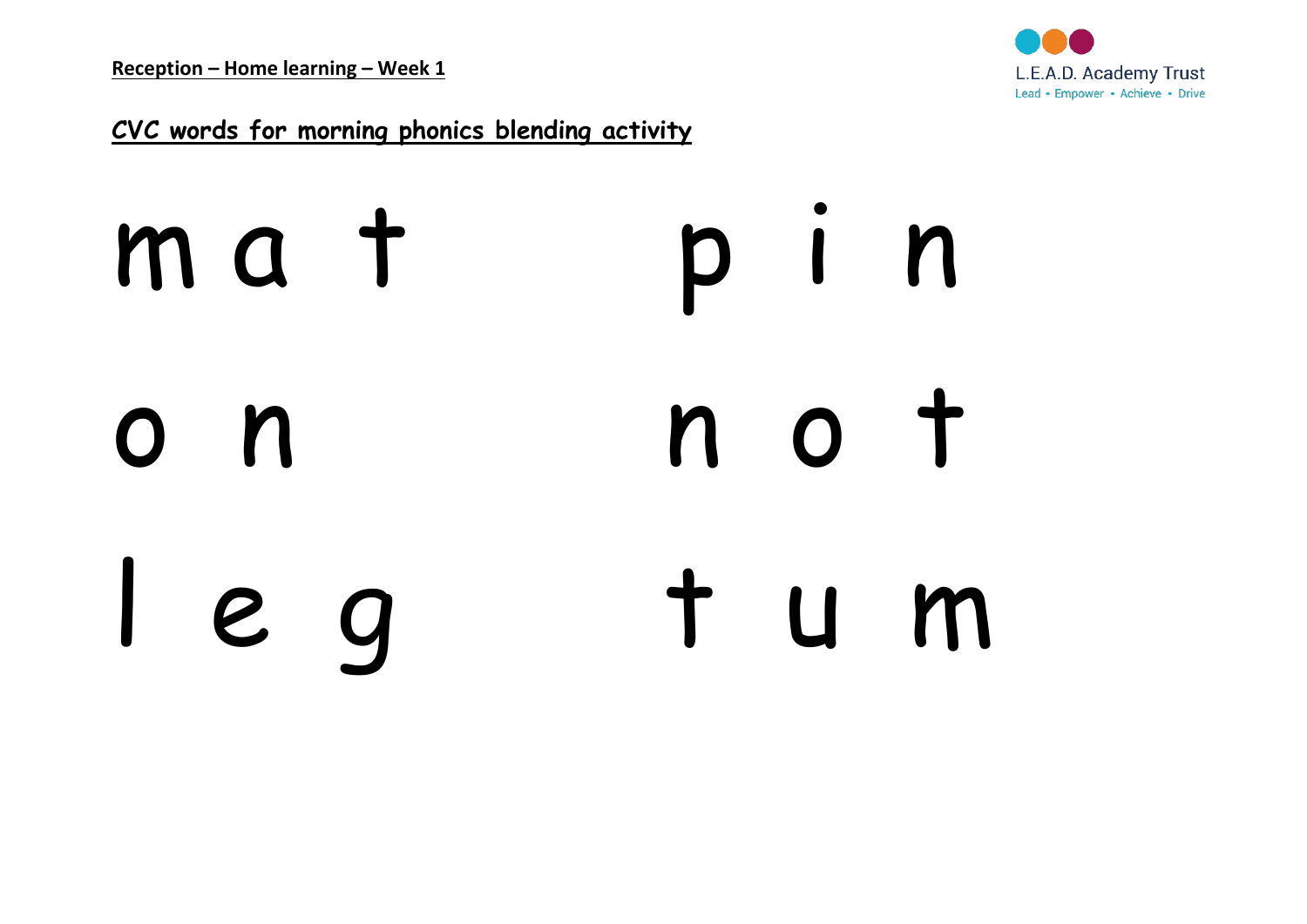**Reception – Home learning – Week 1**



## **Pictures – Can you write the cvc word to match the picture?**